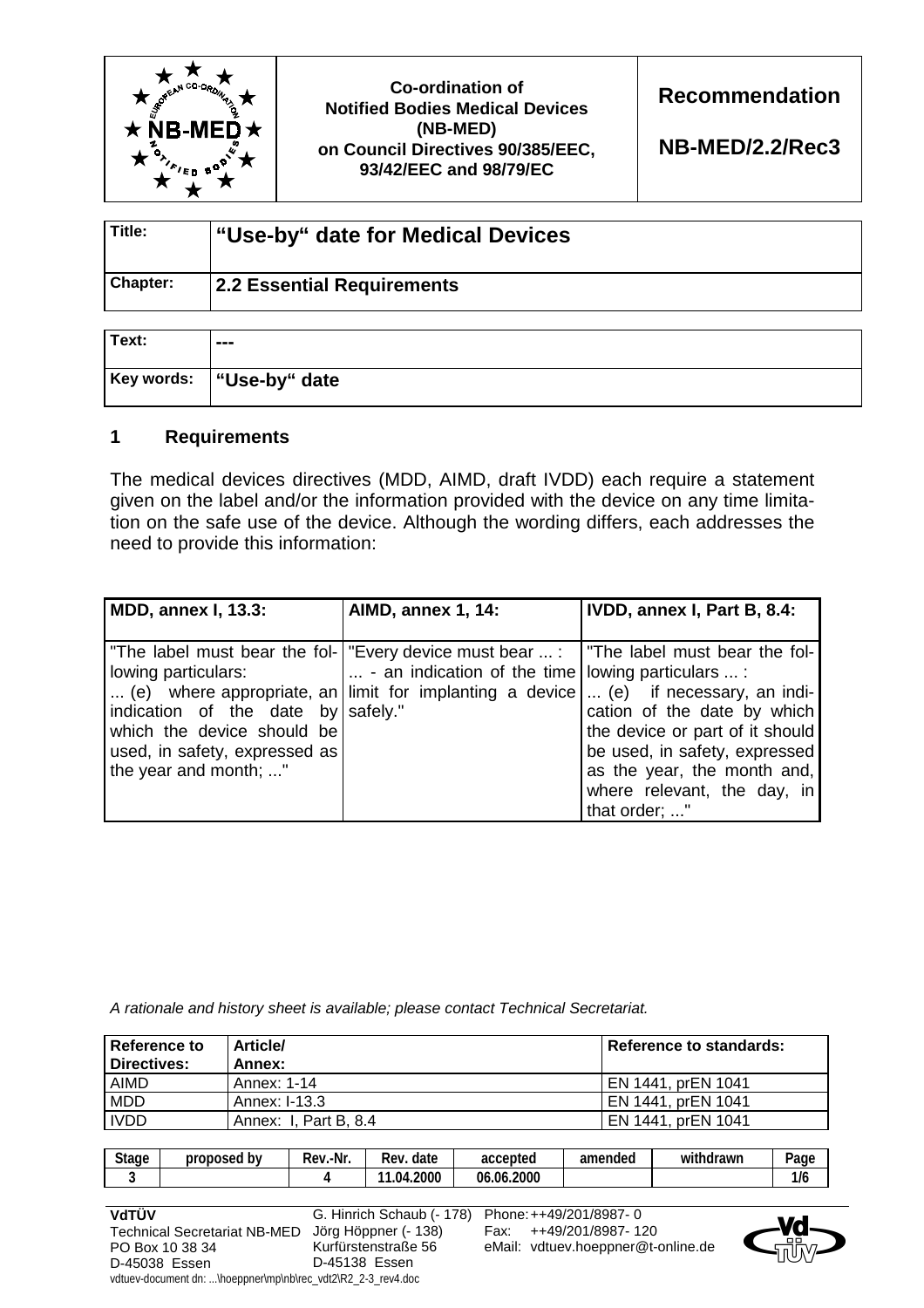

## **2 Purpose of this recommendation**

In the case of devices covered by the AIMD, a time limit must always be given.

In the case of devices covered by the MDD and the IVDD, a time limit is only required where "appropriate" or "necessary", respectively. The purpose of this recommendation is to

- a) assist the manufacturer in deciding whether a "use-by" date is required for his particular device and
- b) indicate what information is required to support his decision.
- Note: The "use-by" time limit relates to the period before the first use of the device. It does not relate to the number or period of subsequent uses (the "lifetime" of the device).

 If the device is reusable, the MDD separately requires (Annex I, 13.6 (h)) "... information on ... any restrictions on the number of reuses." The same requirement is laid down in the IVD Directive (Annex I, Part B, 8.4).

 If the device is for single use, but over a prolonged period, any limitations on what would be the expected pattern of use would be required as "... special operating instructions" or "... warnings and/or precautions to take" (MDD, annex I, 13.3 (j) and (k) respectively).

 Specifically for IVDs the Directive requires in its Annex I, Part B, 8.7(c) that "the storage conditions and shelf life following the first opening of the primary container, together with the storage conditions and stability of working reagents" shall be given.

Note: There is nothing in the medical devices directives which prohibits a manufacturer voluntarily recommending a "use-by" date, even though the performances and characteristics are not in fact affected by the passage of time.

### **3 How to decide if a "use-by" date is required**

*A "use-by" date is required where a safety-related characteristic or claimed performance is likely to deteriorate over time.* 

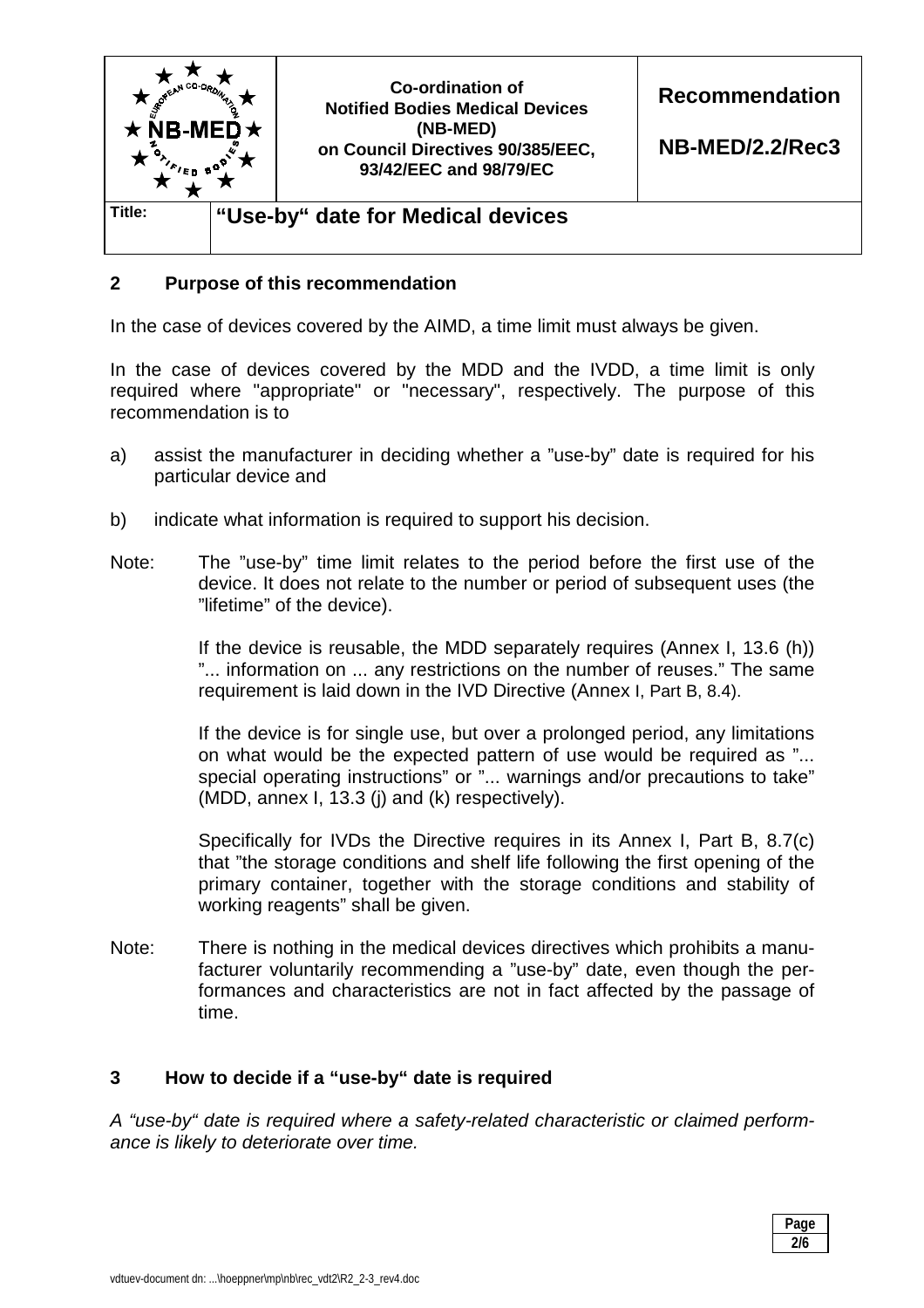

In deciding whether there is such a "safety-related" deterioration, the manufacturer must have regard to the results of the risk analysis and measures taken to manage risk.

- a) The risk analysis should identify *those performances and characteristics* necessary for the safe use of the particular device.
	- For example, the risk analysis may indicate that sterility is necessary for safe use. Equally, the risk analysis would not cover the colour of the device if this is purely aesthetic, but it might cover the colour of the device if that colour has a purpose related to safe use of the device (e. g. the colour signifies the size of the device).
- b) The risk analysis and measures taken to manage risk will also identify the *level or extent* of performance or characteristic but only in so far as they are relevant to safe use of the device.
	- For example, the level of resistance to gas flow or rate of leakage from a breathing system, or the probability of non-sterility.
- c) The risk analysis and measures taken to manage risk will also identify the *period* over which the relevant performance or characteristic would be expected to be maintained for safe use, including the shelflife and intended period of use.
	- For example, the period over which a pacemaker battery maintains sufficient energy to function after implantation as long as intended by the manufacturer.

### **4 Information that is required to support the decision**

### **4.1 Information necessary if a "use-by" date** *is* **given**

The manufacturer must demonstrate that the claimed performances and characteristics of the device are maintained over the claimed shelf life which the "use-by" date reflects.

This may be achieved by

a) prospective studies using accelerated ageing, validated with real time degradation correlation; or

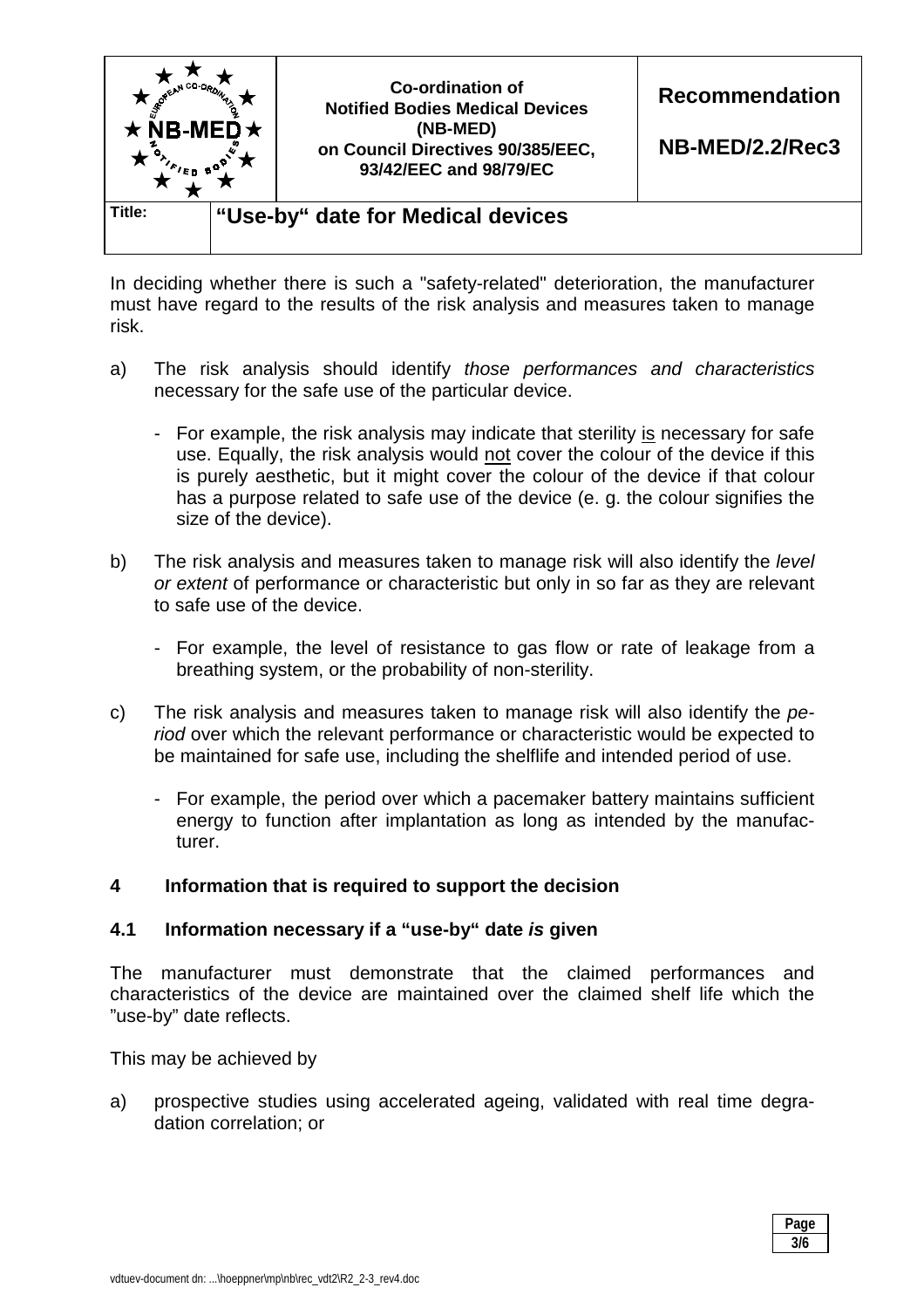

- b) retrospective studies using real time experience, involving e.g. testing of stored samples, review of the complaints history or published literature etc.; or
- c) a combination of a) and b).

## **4.2 Information necessary if a "use-by" date** *is not* **given**

As the absence of a "use-by" date constitutes an implicit claim of an infinite shelf life, the manufacturer must demonstrate either

- a) that there are *no* safety-related performances or characteristics which are likely to deteriorate over time (3a above), or
- b) that the *extent* of any likely deterioration (3b above) does not represent an unacceptable risk, or
- c) that the *period* over which unacceptable deterioriation occurs is far beyond the likely time of the first use of the device (3c above), e.g. 30 years.

In doing so, the manufacturer must consider, amongst other matters

- materials of the device itself and those used in manufacture, including adhesives, coatings, packaging etc.
- methods of manufacturing, (e.g. attachment of components, package sealing process);
- methods of protecting the device or parts thereof from deterioration (e.g. packaging, storage instructions);
- if relevant, state in which the device is maintained prior to first use (e.g. without battery fitted)
- the potential for inherent time dependent material degradation (e.g. due to long term effects of sterilisation on materials such as that of free radicals from gamma irradiation leading to polymer degradation).

If the manufacturer cannot meet the requirements of either 4.2a or 4.2b or 4.2c above, a "use-by" date must be given.

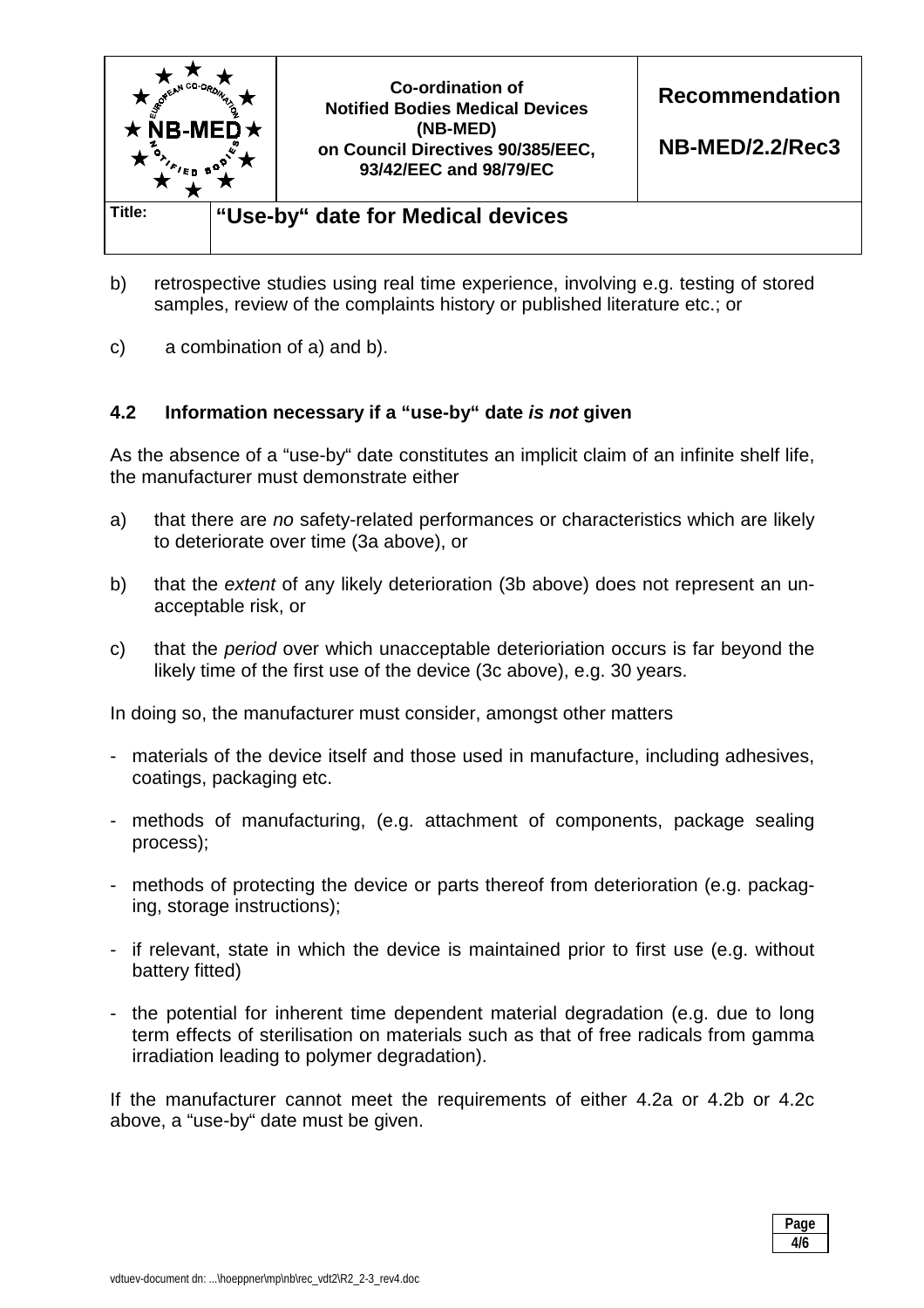

# **5 Examples**

### **5.1 Cardiac catheter with latex balloon**

*[Only aspect considered in this example: time-related deterioration of the balloon]* 

*A cardiac catheter incorporates a latex balloon to locate the cather tip within, and temporarily occlude, a blood vessel. The ability of the balloon to withstand certain pressure is necessary for safe use. The latex of the balloon, however, deteroriates over time. The packaging and the storage instructions to protect the device from light reduce the rate of deteroriation, but do not prevent it. It is therefore necessary to give a "use-by" date.* 

*The manufacturer must demonstrate that* 

*- the latex balloon remains able to withstand the relevant pressure over the claimed shelf life, when the device is stored in accordance with the manufacturer's instructions.*

### **5.2 Orthopaedic hip joint implant (supplied sterile)**

*[Only aspect considered in this example: time-related deterioration of the sterile packaging]* 

*A metal and ceramic orthopaedic implant is supplied sterile in a composite plastic/paper unit container. The ability of the packaging to maintain sterility is necessary for safe use. Whilst the maintenance of sterility is in part event-related (i.e. a function of the actual storage and handling conditions), it is also a function of time, due to e.g. the reduction in flexibility and seal strength of the package material over a period rendering it more susceptible to the events which may compromise sterility.* 

*Moreover, as such implants are available in a variety of sizes to suit different clinical*  applications, a particular device may remain in the store over a long time until *needed for implantation.*

*It is therefore necessary to give a "use-by" date. In the case of maintenance of sterility, the "use-by" date will reflect a combination of* 

*a) the time-related deterioration in the performance of the pack, e.g. seal strength, seal integrity and resistance to penetration of particles carrying micro-organisms,* 

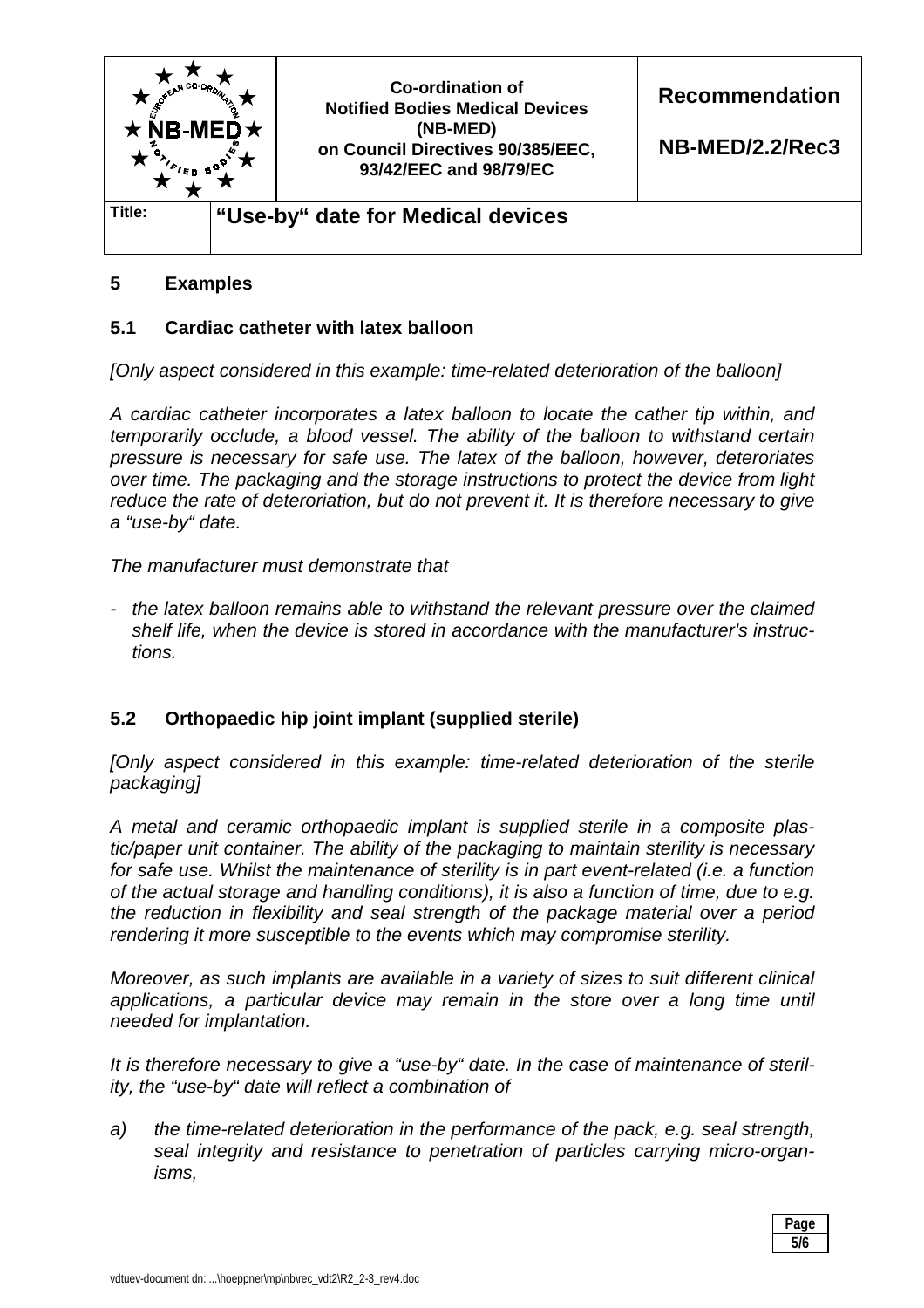

*b) the probability of events occurring during transport and storage which compromise sterility, but are not evident and therefore where the warning not to use the device when the package is opened or damaged will not assist.* 

*The manufacturer must demonstrate that* 

*- the packaging material is able to maintain device sterility over the claimed shelf life, when stored in accordance with the manufacturer's instructions.*

### **5.3 Implantable cardiac pacemaker**

*[Only aspect considered in this example: battery lifetime]* 

*An implantable cardiac pacemaker is supplied with a battery fitted and sealed into the device. Due to self-discharge, all batteries have a limited life even if not used. The period for which the battery maintains sufficient energy for the device to function as intended by the manufacturer following implantation is important to avoid the need for a surgical operation to explant and replace the device unnecessarily soon. It is therefore necessary to give a "use-by" date.* 

*The manufacturer must demonstrate that* 

*- the battery retains sufficient energy to function for the manufacturer's claimed operating time even if implanted at the end of the claimed shelf life.* 

### **5.4 IVD reagent kits**

In the case of IVD kits which are composed of several reagents the "use-by date" of the kit should be that of the component of the kit having the shortest shelf-life.

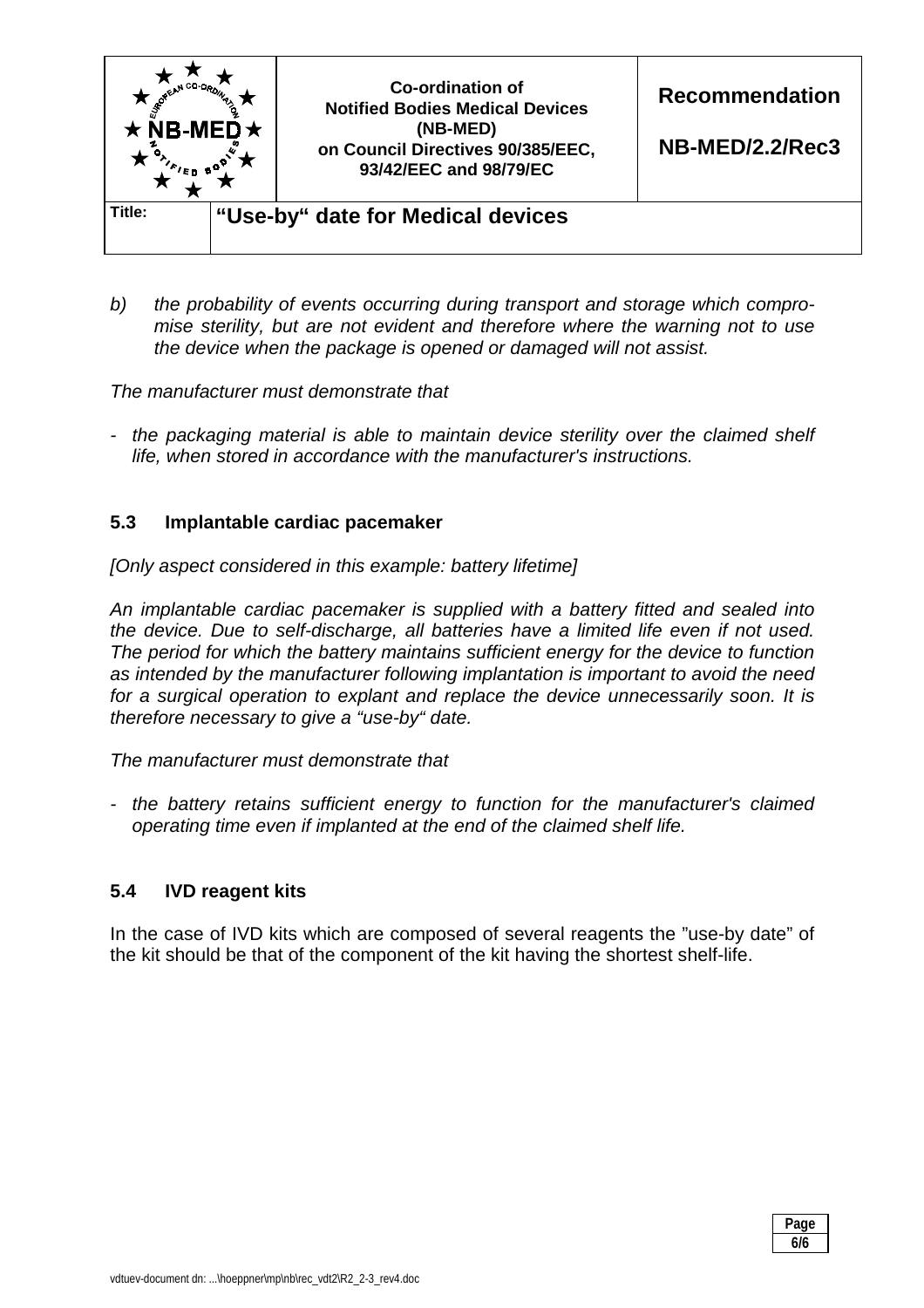

**Rev. 1:** The subject has come up in the NB-MED meeting years ago, based on the "old" draft NB-MED recommendation 2.2/R4 *Expiry dating of medical devices* (stage hold). After long discussions in several meetings a decision was made in the NB-MED meeting on 11./12.09.95 (minutes item 7.1). Next step was a discussion in the Medical Devices Expert Group on 07.03.97, resulting in a statement in the minutes of that meeting. This is why NB-MED/2.2/R4 has been put on hold status.

#### Meeting of NBR Group, Brussels, June 26. & 27., 1997:

 When reworking all draft NB-MED recommendations, also No. 2.2/R4 has been reviewed. It was decided that a thorough rework of this NB recommendation would be necessary. A small group with Jan Thalen, David Barrow and Johann Rader was installed for that task.

#### Meeting of task force, Munich, September 11., 1997:

 This group has met on 11.90.97 in Munich (with Jan Thalen apologised) and prepared a draft. For this draft, the following documents have been considered:

- Draft NB-MED recommendation 2.2/R4 *Expiry dating of medical devices* (old numbering: 3.4.2e)
- Minutes of the Medical Devices Expert Group meeting on 07.03.96
- Minutes of NB-MED meeting on 11./12.09.95
- Minutes of NBR Group meeting on 26./27.06.97

 The paper proposed to be taken into consideration "FDA Quality System Final Rule, October 7, 1996, pages 53/54" gives an explanation of the term "where appropriate". This paper has **not** been taken into consideration, as this explanation relates to the regulatory system of the FDA/USA and cannot be used in another regulatory system (EU/MDD) for which it has never been intended. Confirmed at stage 0

#### **Rev. 2:** Meeting of NBR Group, Essen, September 29. & 30., 1997:

 Discussion concerning the tabled stage 0 document. Some minor changes were proposed and adopted by NBRG.

 It was decided to fit the document in the new *recommendations nomenclature system* (chapter 2.2 *Essential requirements*). Therefore the recommendation gets the number **NB-MED/2.2/R3**.

 NBRG agreed to send the document, with its "Rationale and history" sheet to all member of NB-MED for commenting before presenting it for approval in the Plenary meeting in November 1997.

 Confirmed at stage 2 Revision 2

| Rev.-Nr.     | Rev. date  | accepted | amended | withdrawn                       | Page       |  |
|--------------|------------|----------|---------|---------------------------------|------------|--|
|              | 06.06.2000 |          |         |                                 | 10<br>11 J |  |
|              |            |          |         |                                 |            |  |
| . <i>. .</i> |            |          |         | 0.11.101 1.470 01 0.001 0.007 0 |            |  |

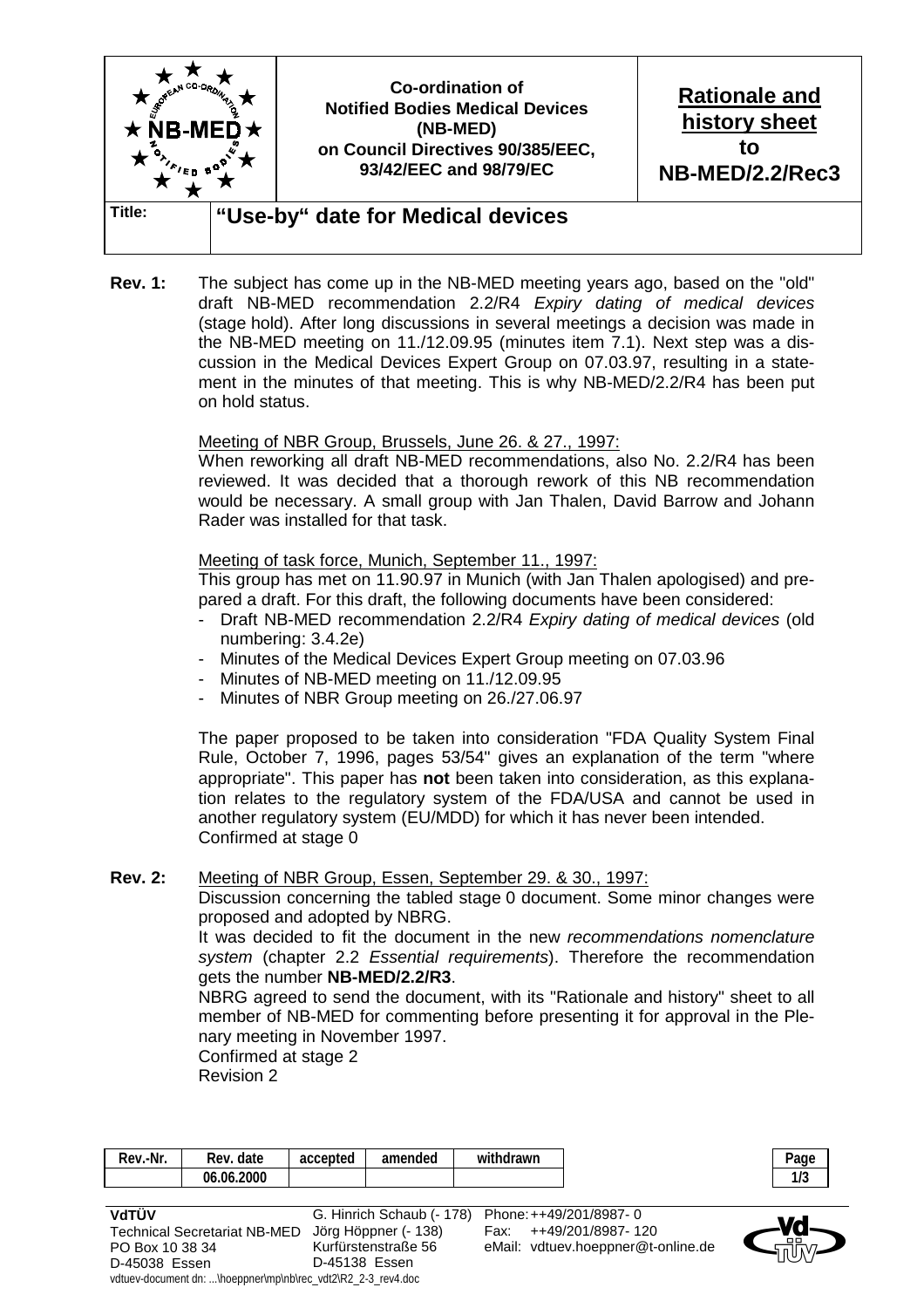

**Co-ordination of Notified Bodies Medical Devices (NB-MED) on Council Directives 90/385/EEC, 93/42/EEC and 98/79/EC** 

**Rationale and history sheet to NB-MED/2.2/Rec3** 

 Notified Body Meeting, Brussels, November 18 & 19, 1997: The "old" draft NB-MED recommendation 2.2/R4 *Expiry dating of medical devices* (old numbering: 3.4.2e) will be withdrawn. Confirmed to be at Stage: 3

**Rev. 3:** Medical Devices Expert Group Meeting, Brussels, February 9/10, 1998: The stage 3 document on "Use-bye date" was presented to the Medical Devices Experts Group and was accepted provided that some changes will be done; proposals were given by the UK representative.

Meeting of NBR Group, Brussels, April 20 & 21, 1998:

 By consideration the proposed and minuted changes out of the Medical Devices Experts Group meeting NBRG made the following reworking of the document:

- ... *3 How to decide if a "use-by" date is required*
- *...*
- *c) The risk analysis and measures taken to manage risk will also identify the period over which the relevant performance or characteristic would be expected to be maintained for safe use, including the shelflife and intended period of use.*
- *... 4 Information that is required to support the decision.*
- *4.1 Information necessary if a "use-by" date is given*
- *...*
- *a) prospective studies using accelerated ageing, validated with real time degradation correlation; or*
- *... 4.2 Information necessary if a "use-by" date is not given*
- *...*
- *if relevant, state in which the device is maintained prior to first use (e.g. without battery fitted)*
- *the potential for inherent time dependent material degradation (e.g. due to long term effects of sterilisation on materials such as that of free radicals from gamma irradiation leading to polymer degradation).*

..."

On occasion of the next NB-MED meeting on June these changes will be presented.

 Confirmed at stage 4 New revision no: 3

Notified Body Meeting, Brussels, June 9 & 10, 1998:

 NB-MED agreed with above proposed changes and this document will stay a stage 4 document because it was fully accepted at the Medical Devices Experts Group meeting on February.

Confirmed at stage 3